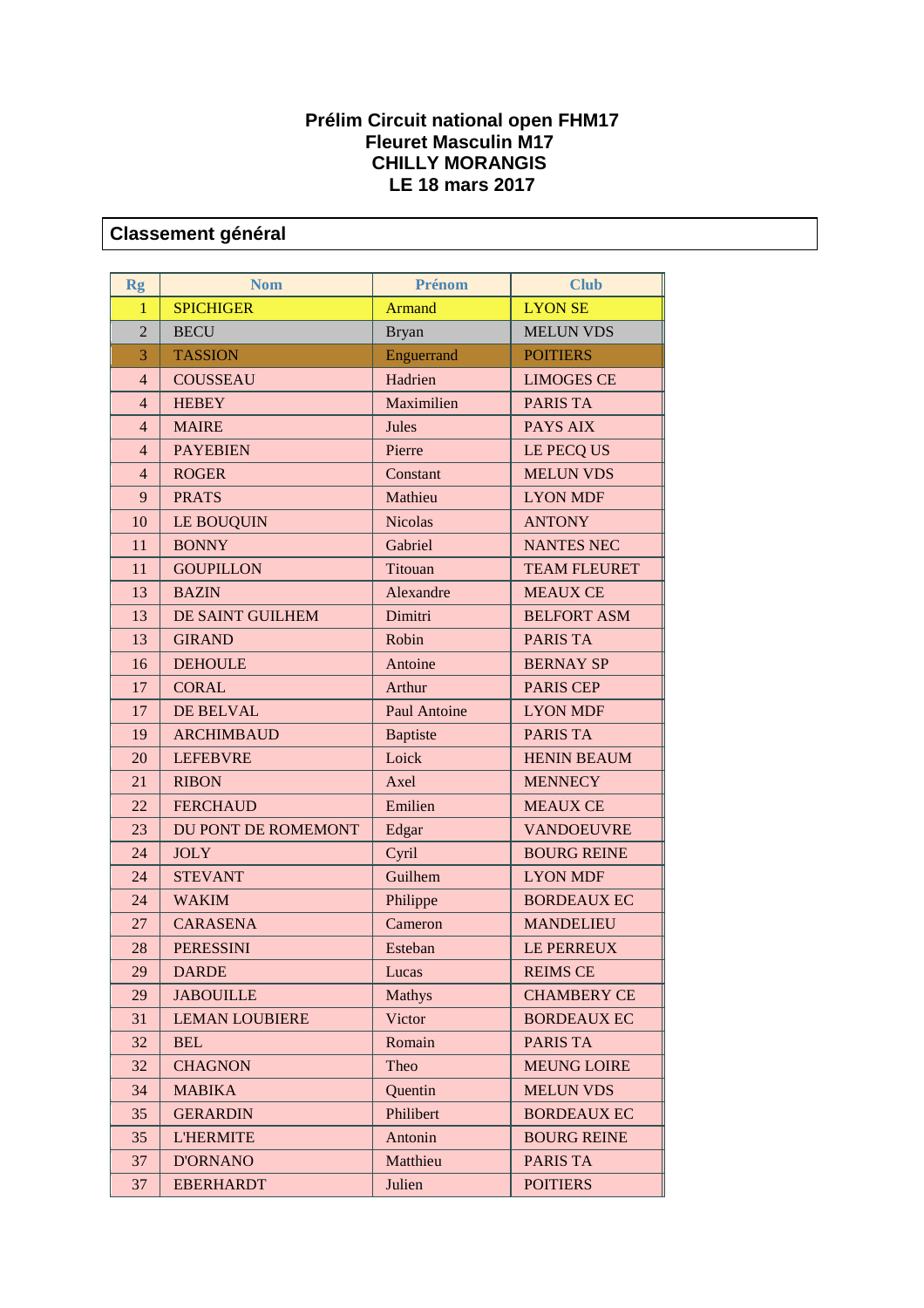| 37 | <b>SOULIER</b>         | Hugo           | <b>LYON SE</b>      |
|----|------------------------|----------------|---------------------|
| 40 | <b>GRENIER</b>         | Rã©mi          | <b>BESANCON RCE</b> |
| 41 | <b>ENJALBERT</b>       | Simon          | <b>TRAPPES EC</b>   |
| 42 | <b>GUILLAUME</b>       | Jean           | <b>MELUN VDS</b>    |
| 42 | <b>HAMON</b>           | Jonathan       | <b>LYON SE</b>      |
| 44 | <b>CASTANIE</b>        | Valerian       | <b>HENIN BEAUM</b>  |
| 44 | <b>CHAUMARTIN</b>      | Aristhe        | <b>COGNAC EPEE</b>  |
| 46 | <b>CART</b>            | Milan          | <b>PARIS TA</b>     |
| 47 | <b>KLEINCLAUS</b>      | Jules          | <b>COMBS VILLE</b>  |
| 48 | <b>BARTHELEMY</b>      | Jean Gabriel   | <b>COMPIEGNE CE</b> |
| 49 | <b>BAUDCHON</b>        | Florent        | <b>HENIN BEAUM</b>  |
| 50 | <b>CUNAT</b>           | Sabin          | <b>VANDOEUVRE</b>   |
| 51 | <b>EL RHAZZOULY</b>    | Amir           | <b>ST GERMAIN E</b> |
| 52 | <b>GAINET</b>          | Simon          | <b>DOLE CE</b>      |
| 53 | <b>DEXARCIS</b>        | Lucas          | <b>ISTRES SE</b>    |
| 54 | <b>DELOGE</b>          | Hugo           | <b>BORDEAUX EC</b>  |
| 55 | <b>PUJOL</b>           | Martin         | <b>MONT MARSAN</b>  |
| 56 | <b>BRUNA</b>           | Mathieu        | <b>CABRIES OC</b>   |
| 57 | <b>BOGEAT</b>          | Antoine        | <b>VANDOEUVRE</b>   |
| 58 | <b>LE CHEVILLER</b>    | Louis          | <b>VANNES CE</b>    |
| 59 | <b>ROULLIAUX</b>       | Axel           | <b>NARBONNE</b>     |
| 60 | <b>MORIN</b>           | Hadrien        | <b>VILLEJUIF US</b> |
| 61 | <b>LEFEVRE</b>         | Alexandre      | <b>COMPIEGNE CE</b> |
| 62 | <b>DION</b>            | Antoine        | <b>ANGOULEME</b>    |
| 63 | <b>BRUNNER</b>         | Remi           | <b>PARIS TA</b>     |
| 64 | <b>ESNOUX</b>          | Augustin       | <b>PARIS TA</b>     |
| 65 | <b>PAGEAUD</b>         | <b>Nicolas</b> | <b>NANTES NEC</b>   |
| 66 | <b>DAROLD</b>          | Tom            | <b>CABRIES OC</b>   |
| 67 | <b>CHOPIN</b>          | Thibault       | LE PERREUX          |
| 68 | <b>PINEIRA</b>         | Enzo           | PARIS CEP           |
| 69 | <b>PINSON</b>          | Simon          | <b>BOURG REINE</b>  |
| 70 | <b>CHASSIN</b>         | Matthieu       | <b>ANGOULEME</b>    |
| 71 | <b>ABIDI</b>           | Neil           | <b>PARIS CEP</b>    |
| 72 | <b>WATSON</b>          | Pierre         | <b>MELUN VDS</b>    |
| 73 | <b>MIELCAREK</b>       | Felix          | <b>VOLVIC EC</b>    |
| 74 | <b>GAUDRY</b>          | Axel           | <b>RUEIL MALMAI</b> |
| 75 | <b>GIRAULT MICHAUX</b> | Thybalt        | <b>JOUE TOURS</b>   |
| 76 | PISTONE CONNAY         | Shan           | <b>BORDEAUX EC</b>  |
| 77 | <b>AYRAULT</b>         | Flavien        | <b>VAL D ORGE</b>   |
| 78 | LE JEUNE               | Lucas          | <b>PARIS TA</b>     |
| 79 | <b>GLOAGUEN</b>        | Guillaume      | <b>MELUN VDS</b>    |
| 80 | <b>JACOB VILLEDIEU</b> | Jules          | <b>PARIS TA</b>     |
| 81 | <b>BONNET</b>          | Adrien         | <b>ANTONY</b>       |
| 81 | <b>SPICHIGER</b>       | Adrien         | <b>LYON SE</b>      |
| 83 | PECOT GRILL            | Leo            | PAYS AIX            |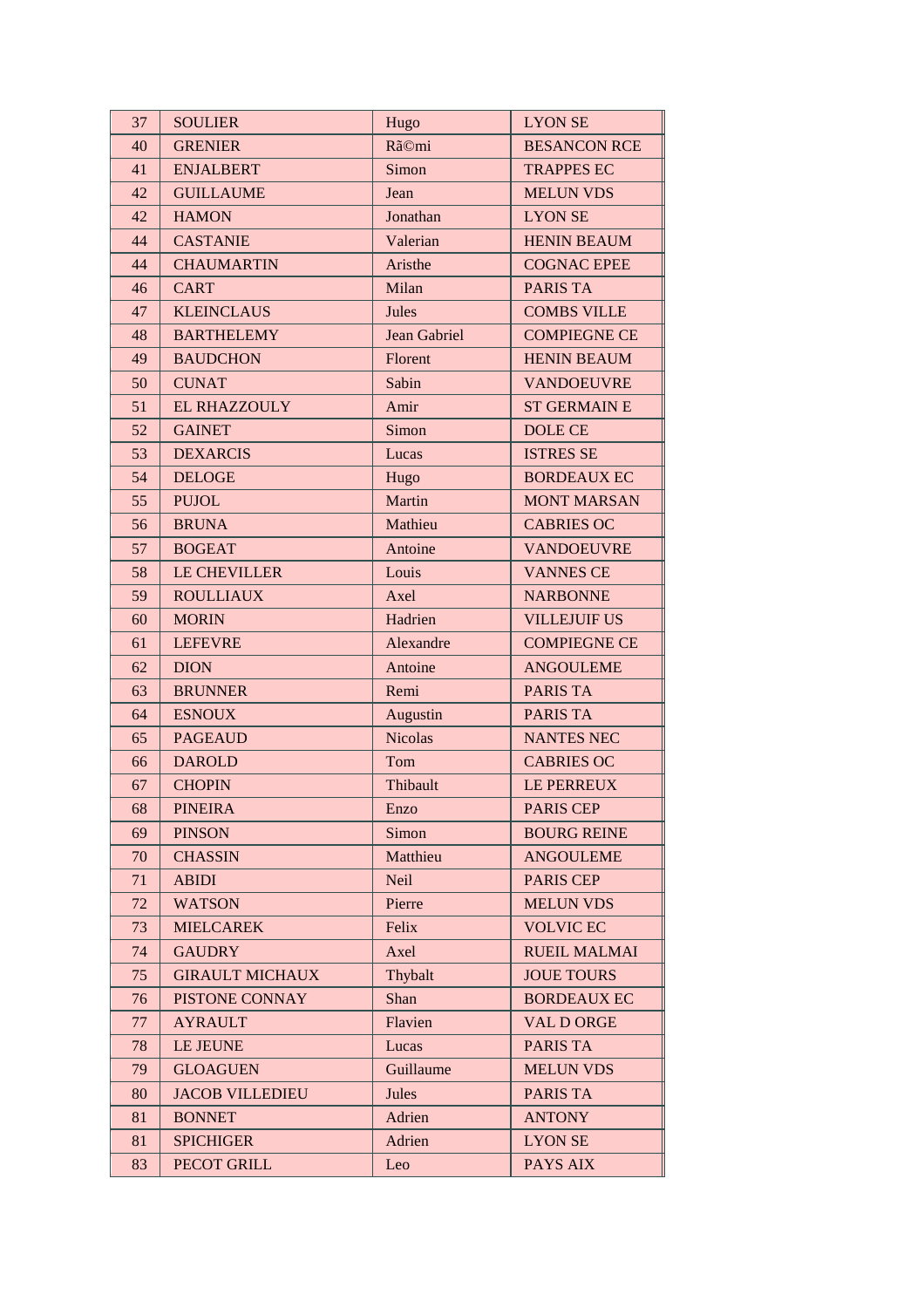| 84  | <b>FRAVALO</b>     | Yann            | PAYS AIX            |
|-----|--------------------|-----------------|---------------------|
| 85  | <b>BURNET</b>      | Emilien         | <b>COGNAC EPEE</b>  |
| 85  | <b>LE CORRE</b>    | Louis           | <b>NANTES NEC</b>   |
| 87  | <b>DOPPIA</b>      | Sylvain         | <b>FORT DE F AE</b> |
| 87  | <b>LHUISSIER</b>   | <b>Baptiste</b> | <b>NICE OGC</b>     |
| 89  | <b>PAYELLE</b>     | Theophane       | <b>CAMBRAI CE</b>   |
| 90  | <b>RIEBEL</b>      | Paul            | <b>VILLE AVRAY</b>  |
| 91  | <b>MARTINS</b>     | Clement         | <b>CADETS ESSON</b> |
| 92  | <b>FINALTERI</b>   | Guillaume       | <b>CADETS ESSON</b> |
| 93  | <b>LOVERA</b>      | Gaetan          | <b>MELUN VDS</b>    |
| 94  | <b>DIEUDONNE</b>   | Pierre          | <b>ISSY MOUSQUE</b> |
| 95  | <b>COLLOT</b>      | Yoann           | <b>LILLE UC</b>     |
| 96  | <b>RICHARD</b>     | Fabien          | <b>BOIS COLOMBE</b> |
| 97  | <b>DELGAL</b>      | Paul            | <b>ANTONY</b>       |
| 98  | <b>JARDOT</b>      | Charles         | <b>BELFORT ASM</b>  |
| 99  | <b>HERRMANN</b>    | Amaury          | <b>VILLEMOMBLE</b>  |
| 100 | <b>ZOCCOLA</b>     | Clement         | <b>PAYS AIX</b>     |
| 101 | <b>ABDELJALIL</b>  | Wael            | <b>PARIS CEP</b>    |
| 101 | <b>AROUMOUGOM</b>  | Romain          | <b>ST DENIS BUS</b> |
| 103 | <b>BOLZE</b>       | Olivier         | <b>ISSY MOUSQUE</b> |
| 103 | <b>EICH GOZZI</b>  | Aymeric         | <b>BOURG REINE</b>  |
| 105 | <b>GIRARDOT</b>    | Emilien         | <b>SOCHAUX MONT</b> |
| 106 | <b>GOUT</b>        | Cyprien         | <b>BOURG REINE</b>  |
| 107 | <b>NOVARIN</b>     | Antoine         | LE PERREUX          |
| 108 | <b>TESTENIERE</b>  | Matteo          | <b>BOURG VALEN</b>  |
| 109 | <b>ROUFF</b>       | Nathan          | <b>TRAPPES EC</b>   |
| 110 | <b>AVIS</b>        | Valentin        | <b>BESANCON RCE</b> |
| 111 | <b>DUNOYER</b>     | Nathan          | <b>TEAM FLEURET</b> |
| 112 | <b>LIMER</b>       | Eliott          | <b>TEAM FLEURET</b> |
| 113 | <b>JACQUEMET</b>   | Lenaic          | <b>CHAMALIERES</b>  |
| 114 | <b>TURCHI</b>      | Kenzo           | <b>CAMBRAI CE</b>   |
| 115 | <b>CLAQUIN</b>     | Loukian         | <b>NANTES NEC</b>   |
| 116 | <b>VASSAS</b>      | Jonas           | <b>CHAMBERY CE</b>  |
| 117 | <b>GUILLAUME</b>   | Theo            | <b>TORCY CE</b>     |
| 118 | <b>DERBANI</b>     | Nawfal          | <b>VANDOEUVRE</b>   |
| 119 | <b>TRAORE</b>      | Sadio           | <b>PARIS CEP</b>    |
| 120 | <b>GREGORI</b>     | Nathan          | <b>PARIS CEP</b>    |
| 121 | <b>MUNGUR</b>      | <b>Darius</b>   | <b>TRAPPES EC</b>   |
| 122 | <b>BESSY</b>       | Hugo            | LE PECQ US          |
| 123 | <b>OGNARD</b>      | Mederic         | <b>TAMPON</b>       |
| 123 | <b>RIAL</b>        | Tanguy          | <b>MENNECY</b>      |
| 125 | <b>ROCH</b>        | Lancelot        | <b>VAL D ORGE</b>   |
| 126 | <b>JOMBART</b>     | Alexandre       | <b>CAMBRAICE</b>    |
| 127 | <b>LE RIGOLEUR</b> | Damien          | <b>BOURG REINE</b>  |
| 128 | <b>ADAM</b>        | Arsene          | PARIS TA            |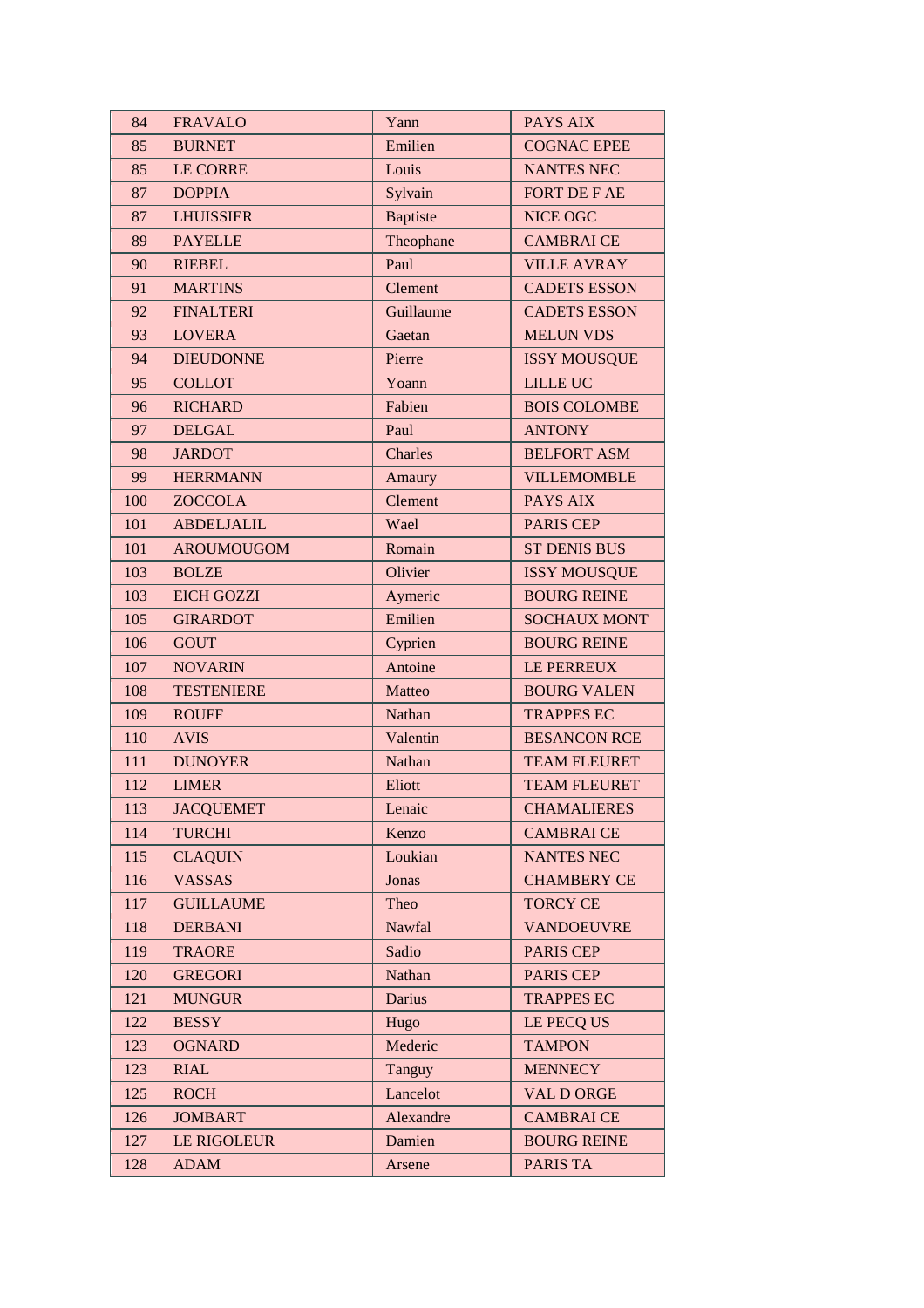| 129 | <b>CARBONE</b>         | Sonny              | PARIS ST FRA        |
|-----|------------------------|--------------------|---------------------|
| 130 | <b>ADAM</b>            | Maxime             | PAYS AIX            |
| 131 | <b>MOREAU</b>          | Paul Louis         | <b>LYON SE</b>      |
| 132 | <b>LAUNAY PARIENTE</b> | Samuel             | <b>LE PERREUX</b>   |
| 133 | <b>PAGEAUD</b>         | Charles            | <b>NANTES NEC</b>   |
| 134 | <b>GAMEIRO</b>         | Simon              | <b>REIMS CE</b>     |
| 135 | <b>RENAULT</b>         | Paul               | <b>POITIERS</b>     |
| 136 | <b>EL IDRISSI</b>      | Yaël               | <b>REIMS CE</b>     |
| 137 | <b>KOUVONGLASY</b>     | <b>Nawinn</b>      | <b>ANTONY</b>       |
| 138 | <b>RENARD</b>          | <b>Paul Victor</b> | <b>ANGERS SCO</b>   |
| 139 | <b>BONNET</b>          | Martin             | <b>RENNES ERM</b>   |
| 140 | <b>BENEDIT</b>         | Felix              | <b>VOLVIC EC</b>    |
| 141 | <b>FRESCURA</b>        | Hugo               | PARIS ST FRA        |
| 142 | <b>CAYRE BIDEAU</b>    | Barthelemy         | <b>LYON MDF</b>     |
| 143 | <b>BLONDEL</b>         | Mathis             | PARIS ST FRA        |
| 144 | <b>ETRE</b>            | Edouard            | <b>BOURG VALEN</b>  |
| 145 | <b>SIMONS</b>          | Arthur             | <b>CHARLEVILLE</b>  |
| 146 | <b>DUFOSSE</b>         | Gabriel            | <b>ST AVOLD CE</b>  |
| 147 | <b>COEUR-UNI</b>       | Emilien            | <b>ENTENTE BH</b>   |
| 148 | <b>PESCHEUX</b>        | Pierre             | <b>LYON MDF</b>     |
| 148 | <b>TARGE</b>           | Maxime             | <b>LYON MDF</b>     |
| 150 | <b>LANBLIN</b>         | Antoine            | <b>VANDOEUVRE</b>   |
| 151 | <b>ROUFF</b>           | Denis              | <b>TRAPPES EC</b>   |
| 152 | <b>MAURY</b>           | Elias              | <b>BRIVE CE</b>     |
| 153 | <b>NOIRET</b>          | Lucas              | <b>LIMOGES CE</b>   |
| 154 | <b>BEHR</b>            | Romeo              | <b>METZ SE</b>      |
| 154 | <b>BOURGEATLAMI</b>    | Maxime             | <b>MOIRANS CES</b>  |
| 156 | <b>MIOMANDRE</b>       | Charles            | <b>NANTES NEC</b>   |
| 157 | <b>HOFFMANN</b>        | Alexandre          | PARIS ST FRA        |
| 158 | LE ROY                 | Theophile          | <b>RUEIL MALMAI</b> |
| 159 | <b>COULIBALY</b>       | Nama               | <b>ANTONY</b>       |
| 159 | <b>GOUGAULT</b>        | Tam                | <b>PARIS CEP</b>    |
| 159 | <b>LICCARDI</b>        | Nathan             | <b>AUBENAS VALS</b> |
| 159 | <b>TOURNIER</b>        | Lucas              | PAYS DE GEX         |
| 163 | <b>HENRY</b>           | <b>Nicolas</b>     | LE PECQ US          |
| 164 | <b>GALLET</b>          | Thibault           | <b>CHAMPIGNY MA</b> |
| 165 | <b>DUPUIS</b>          | Selim              | <b>PARIS CEP</b>    |
| 166 | <b>PALOMINO</b>        | Arthur             | <b>VILLE AVRAY</b>  |
| 167 | <b>COUTANT</b>         | Victor             | <b>REIMS CE</b>     |
| 168 | <b>ALBERT</b>          | Virgil             | <b>ANGERS SCO</b>   |
| 169 | <b>BESSY</b>           | Alexis             | LE PECQ US          |
| 170 | <b>LAGANE</b>          | Yanis              | <b>CHARENTON</b>    |
| 171 | <b>GASCHET</b>         | Antoine            | <b>ST JEAN RUEL</b> |
| 172 | <b>BOUTON</b>          | Mateo              | <b>ETAMPES MDF</b>  |
| 173 | <b>FOURNY</b>          | Antoine            | <b>REIMS CE</b>     |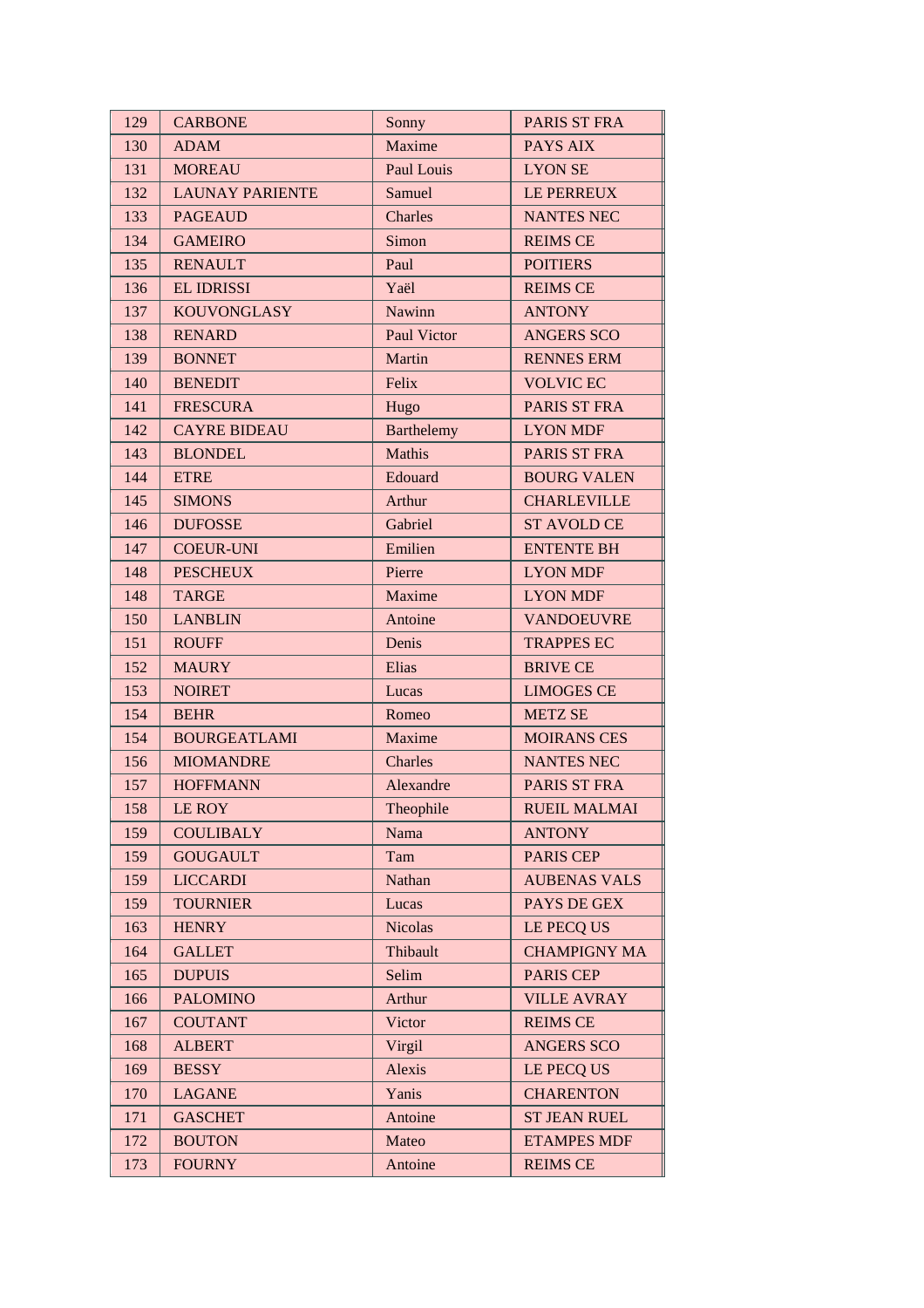| 174 | <b>RADENAC</b>         | Jules             | <b>PARIS ST FRA</b> |
|-----|------------------------|-------------------|---------------------|
| 175 | <b>DENAUX</b>          | <b>Mathys</b>     | <b>ST DENIS BUS</b> |
| 176 | <b>BILLET</b>          | Tristan           | <b>ST DENIS BUS</b> |
| 176 | <b>DHAUSSY</b>         | Charles           | <b>LILLE UC</b>     |
| 178 | <b>LESCHIERA</b>       | Maxence           | <b>CADETS ESSON</b> |
| 179 | <b>BARTHEL</b>         | <b>Baptiste</b>   | <b>VILLE AVRAY</b>  |
| 180 | <b>AUSILIO</b>         | Johan             | <b>BELFORT ASM</b>  |
| 181 | <b>RAKOTO</b>          | Nathanael         | MT AIGNAN ES        |
| 182 | <b>HENRION</b>         | Flavien           | <b>TORCY CE</b>     |
| 183 | <b>DRAPIN</b>          | <b>Niels</b>      | <b>PLESSIS BOU</b>  |
| 184 | <b>CORMIER</b>         | Charles           | <b>ETAMPES MDF</b>  |
| 184 | <b>PECASTAINGS</b>     | Antoine           | <b>METZ SE</b>      |
| 186 | <b>BAILLY</b>          | Jules             | MT AIGNAN ES        |
| 187 | <b>THOMASSET</b>       | Come              | <b>ENTENTE BH</b>   |
| 188 | <b>MARION</b>          | Alexandre         | <b>LYON MDF</b>     |
| 189 | <b>ROBERT DE LAGET</b> | Hippolyte         | <b>LYON MDF</b>     |
| 190 | <b>DEVINEAU</b>        | Theophile         | <b>TOURS SA</b>     |
| 191 | <b>MELMAN</b>          | <b>Barthelemy</b> | <b>CHARENTON</b>    |
| 192 | <b>MICHAUD</b>         | Maxime            | <b>VOLVIC EC</b>    |
| 193 | <b>PICARD</b>          | Mathieu           | <b>REIMS CE</b>     |
| 194 | <b>CHARETON</b>        | Alexandre         | <b>RUEIL MALMAI</b> |
| 195 | <b>WENCEL</b>          | Antoine           | <b>PLESSIS BOU</b>  |
| 196 | <b>LAURENT</b>         | Victor            | <b>BOURGES ESC</b>  |
| 197 | <b>THOMASSET</b>       | Mayeul            | <b>ENTENTE BH</b>   |
| 198 | <b>BAUDCHON</b>        | Julien            | <b>HENIN BEAUM</b>  |
| 199 | <b>PEREIRA</b>         | Jordan            | <b>F ST AUBIN</b>   |
| 200 | <b>DEAU</b>            | Darel             | FORT DE F AE        |
| 201 | <b>MARTIN</b>          | Angel             | <b>PARIS SCUF</b>   |
| 202 | <b>PRETET</b>          | Arno              | <b>MENNECY</b>      |
| 203 | <b>ROUSSEL</b>         | Solal             | <b>MONACO</b>       |
| 204 | <b>LECOMTE</b>         | Julian            | <b>HENIN BEAUM</b>  |
| 205 | <b>ESCAFFIT</b>        | Erwan             | <b>BELFORT ASM</b>  |
| 206 | <b>RIEBEL</b>          | <b>Nicolas</b>    | <b>VILLE AVRAY</b>  |
| 207 | <b>GERAULT</b>         | Thomas            | <b>ANGERS SCO</b>   |
| 208 | <b>IZABELLE</b>        | Paul              | PAYS AIX            |
| 209 | <b>CHARPENTIER</b>     | Julien            | PAYS AIX            |
| 210 | <b>BUONANNO</b>        | Arthur            | <b>RUEIL MALMAI</b> |
| 211 | <b>DUMOND</b>          | Leo               | PAYS AIX            |
| 212 | <b>WOLFF</b>           | Olivier           | <b>HOUILLES GO</b>  |
| 213 | <b>BOUTON</b>          | Hector            | <b>CHAMPIGNY MA</b> |
| 214 | <b>BALNY VIAZZO</b>    | Faustin           | <b>MARSEILLE EC</b> |
| 215 | <b>KERNEIS</b>         | Malo              | <b>CLERMONT FER</b> |
| 216 | <b>LOUZEAU</b>         | Theophile         | PARIS EP15          |
| 217 | <b>CAULIER</b>         | Guillaume         | <b>RUEIL MALMAI</b> |
| 217 | <b>MARECHAL</b>        | Noah              | <b>COMPIEGNE CE</b> |